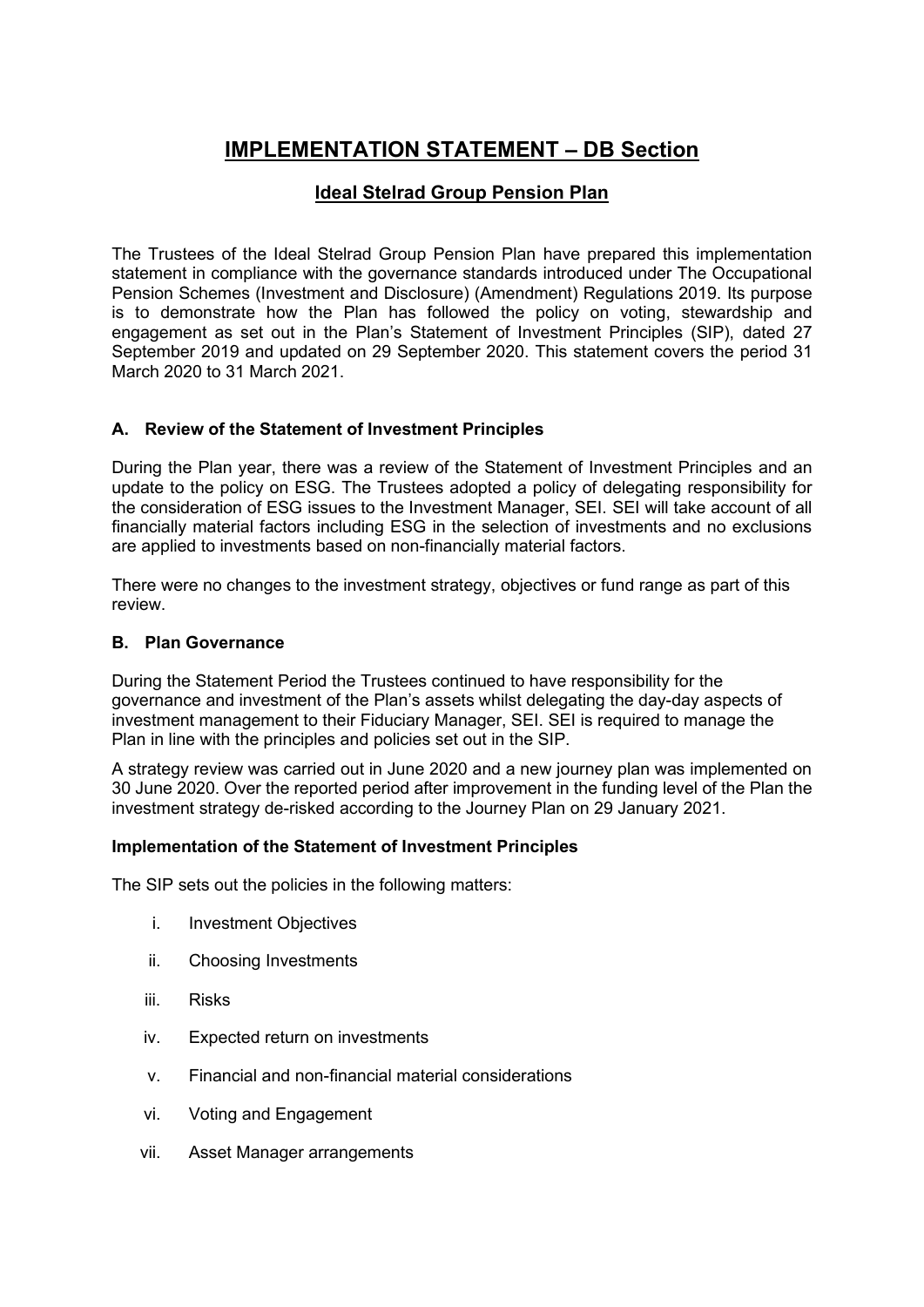The Trustees have implemented the policies as described in the SIP during the year. As part of the Trustees governance of the Plan, the Trustees review quarterly investment reports from SEI to track performance against the Investment Objectives, and to verify that the Plan is being managed by SEI in line with the policies and principles in the SIP. Further details regarding the implementation of the Voting and Engagement policy are provided in the next section.

The Trustees have not identified any areas where the Plan's investments have diverged from the policies set out within the SIP.

### **C. Voting and Engagement Policy**

The policy as set out in the SIP in respect of voting, stewardship and engagement is in summary as follows:

- i. The Plan only invests via pooled investment funds, meaning that the Scheme's investments are pooled with those of other investors. It can be harder for those invested in pooled funds to exert their influence, given the other investors with a stake, but the Trustees still monitor and engage as much as possible.
- ii. Voting decisions on stocks are delegated to the investment manager of the pooled funds held by the Plan.
- iii. SEI, the Fund's Fiduciary Manager, or the investment manager of a third party pooled fund, has full discretion for undertaking engagement activities in respect of the investments.
- iv. Where the investment manager is SEI, they have pooled their holdings in their funds with other investors and employed a specialist ESG provider for voting and engagement services.
- v. SEI will report on voting and engagement activity to the Trustees on a periodic basis together with its adherence to the UK Stewardship Code. The Trustees will consider whether the approach taken was appropriate or whether an alternative approach is necessary.
- vi. The SIP dated 29 September 2020 set out new policies in respect of asset manager arrangements. In relation to voting, stewardship and engagement, a policy was introduced that the Trustees will assess the Fiduciary Manager's performance against objectives annually including how well the Fiduciary Manager is aligned with the SIP in terms of ESG factors. No other changes were made to the voting, stewardship and engagement policies.

The Trustees are of the opinion that this policy has been followed during the year. In particular:

- **•** The Trustees have received and reviewed quarterly reports from SEI that set out
	- o How SEI has voted on all the shares where SEI has voting rights including number of votes for, against and abstentions. For votes against, details of the issue to which the vote relate is provided.
	- o SEI's engagement priorities which for 2020 included priorities in each of the following categories:
		- Climate Change
		- Public Health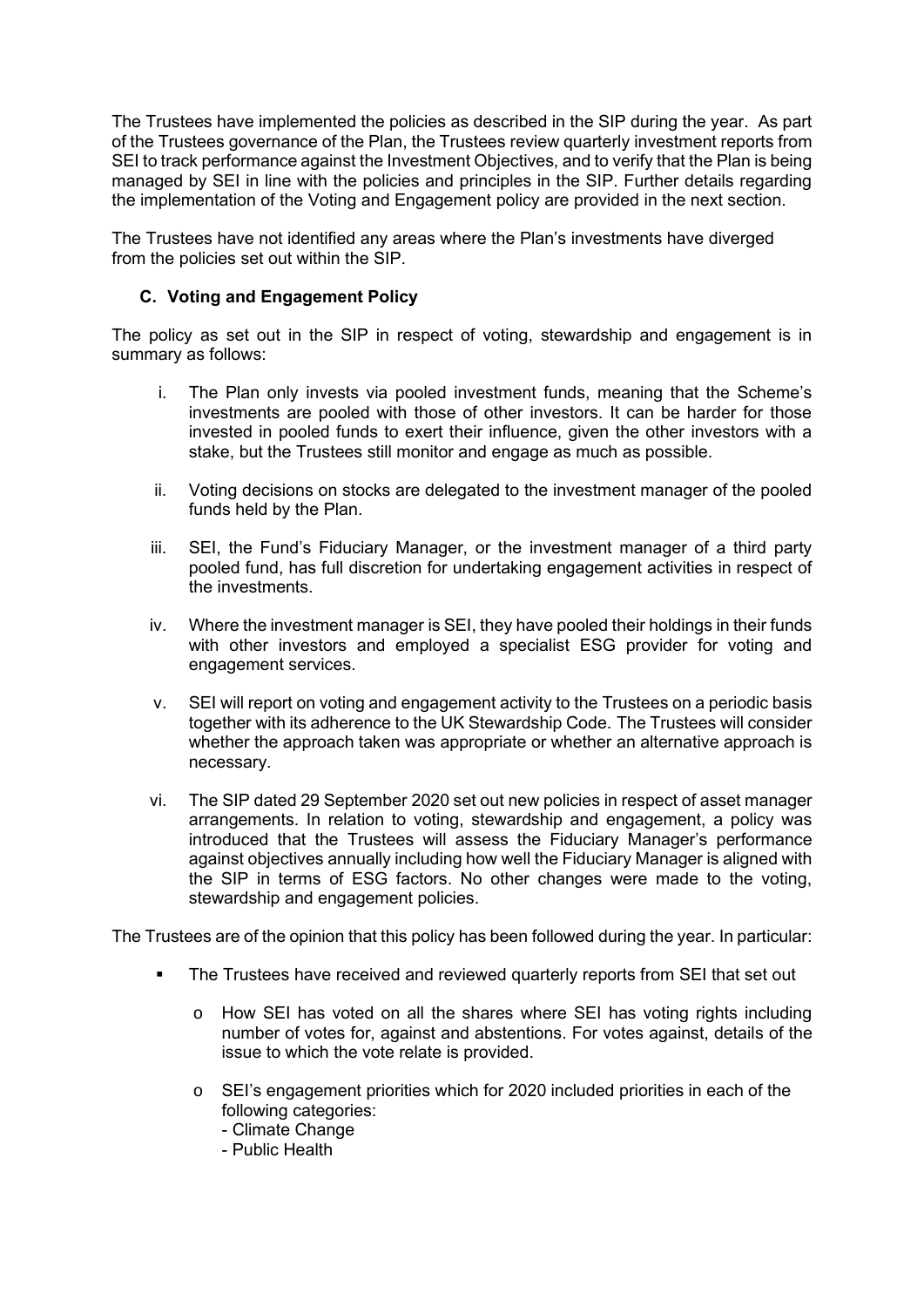- Environmental stewardship
- Labour Standards
- o The number of companies engaged and the number of milestones achieved by engagement issue and a rating of its significance.
- The Trustees reviewed the above quarterly reports throughout the Scheme year and monitored performance. The Trustees were satisfied with the content of the report and that SEI's performance was in line with the SIP and the Trustees' expectations.
- The Trustees have considered SEI's voting practices and stewardship policies noting that they are a Tier 1 signatory to the UK Stewardship code and a signatory to the UN Principles for Responsible Investment.
- **•** The Trustees have a process in place to review SEI's performance against objectives, including ESG factors.

In light of the above and otherwise, the Trustees have considered their policy in regard to voting and stewardship and concluded that

- o SEI's voting and stewardship policies and implementation on behalf of the Trustee remain aligned with the Trustees' views on these matters.
- o The current policy is appropriate and no further action is required at this stage, albeit the Trustees will continue to monitor the performance of this policy and SEI's performance in the future.

#### **D. Voting Record**

All underlying securities in pooled funds that have voting rights are managed by SEI with SEI having the legal right to the underlying votes. SEI in turn use a Specialist ESG Provider, namely BMO REO for 2020 and Glass Lewis for votes cast in 2021, as a proxy for all voting. The proxy votes according to a policy set out by SEI. SEI provide the Specialist provider with the holdings across all SEI's pooled funds. During the period from 31 March 2020 to 31 March 2021, across the Plan's holdings<sup>1</sup> SEI voted as follows, including the percentage of overall votable items voted on:

| <b>Fund Name</b>           | Global<br><b>Managed</b><br><b>Volatility</b> | Global<br><b>Select</b><br><b>Equity</b> | <b>Dynamic</b><br>Asset<br><b>Allocation</b> | UK<br><b>Fundamental</b><br><b>Equity</b> | UK<br>Quantitative<br><b>Equity</b> |
|----------------------------|-----------------------------------------------|------------------------------------------|----------------------------------------------|-------------------------------------------|-------------------------------------|
| <b>ISIN</b>                | IE00B19H3542                                  | IE00B8FH1426                             | IE00B5NNKL10                                 | IE00B3KF4Q98                              |                                     |
| Number of Votable Meetings | 584                                           | 510                                      | 760                                          | 52                                        | 214                                 |
| Number of Votable Items    | 7905                                          | 8796                                     | 14927                                        | 982                                       | 3738                                |
| % of Items Voted           | 97%                                           | 97%                                      | 97%                                          | 96%                                       | 100%                                |
| For                        | 74%                                           | 80%                                      | 81%                                          | 93%                                       | 96%                                 |
| Against                    | 22%                                           | 18%                                      | 17%                                          | 6%                                        | 4%                                  |
| Abstain/ Withheld/ Other   | 4%                                            | 2%                                       | 2%                                           | 1%                                        | $0\%$                               |

 $<sup>1</sup>$  SEI has shown voting data for the relevant quarters the fund was invested in.</sup>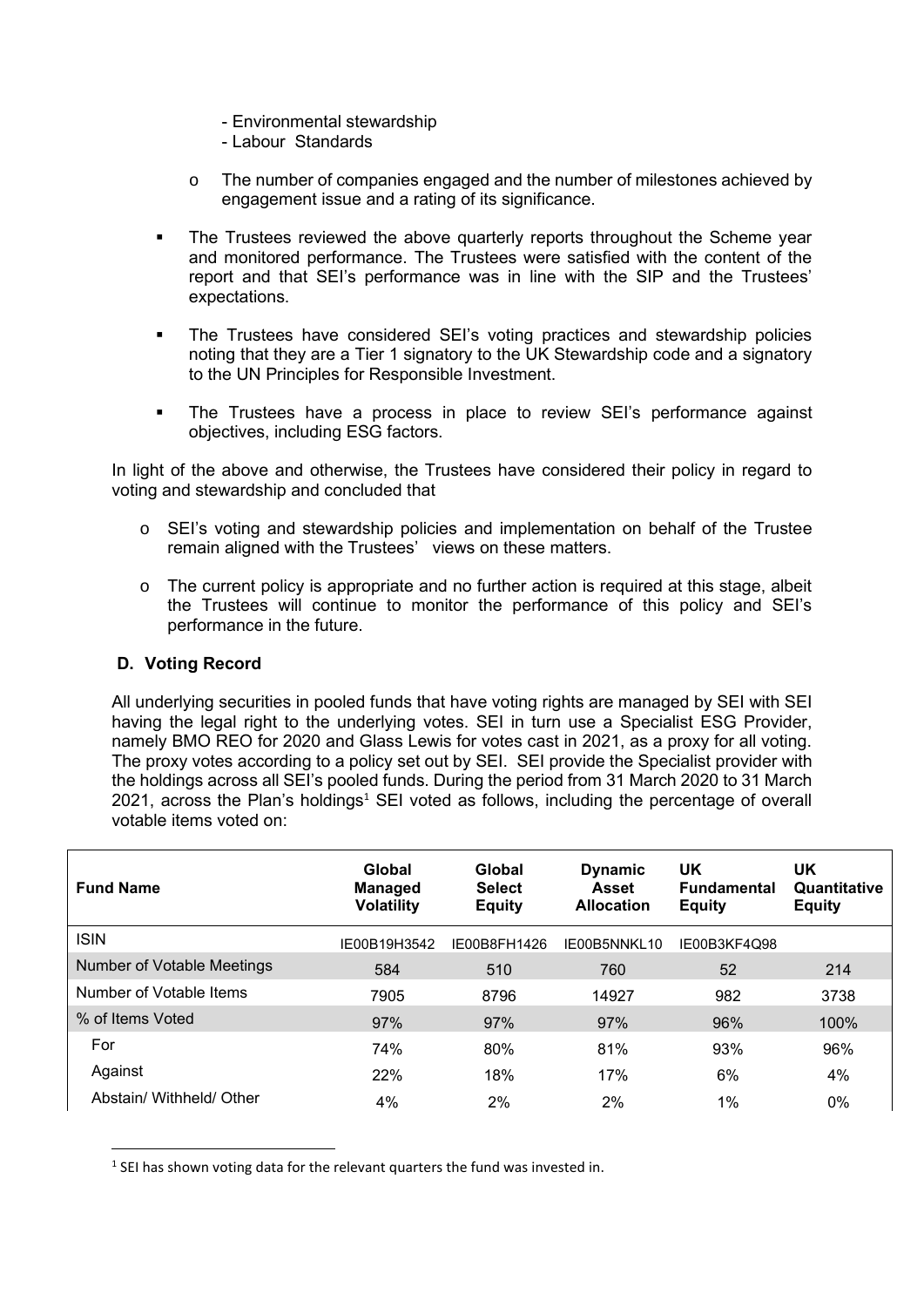| % of votes with management         | 75% | 81% | 82% | 93% | 96% |
|------------------------------------|-----|-----|-----|-----|-----|
| % of votes against management      | 25% | 19% | 18% | 7%  | 4%  |
| Voting Against/Abstain by Category |     |     |     |     |     |
| <b>Capital Related</b>             | 4%  | 4%  | 5%  | 8%  | 0%  |
| Board/Directors/Governance         | 54% | 43% | 40% | 26% | 33% |
| <b>Remuneration Related</b>        | 23% | 28% | 30% | 48% | 45% |
| <b>Shareholder Proposals</b>       | 7%  | 9%  | 9%  | 0%  | 4%  |
| Other                              | 13% | 15% | 16% | 18% | 18% |

## **E. Significant Votes**

A highlight of some of the significant votes during the period are shown in the table below. These votes are considered to be significant as they have a material impact on the company or the wider community. SEI's selects votes based on one or more of the following criteria's:

- Votes SEI consider to be high profile which have such a degree of controversy that there is high client and/ or public scrutiny.
- Votes relating to companies with a high or severe ESG risk rating.
- Votes relating to companies on one of SEI's watch lists. Watch lists cover ESG topics such as climate and diversity as well as initiatives including Climate Action 100 + and the United Nations Global Compact.
- Votes that are part of a wider engagement that SEI has been conducting and reflect the achievement of an ESG engagement milestone.
- Votes relating to our 2021 thematic priorities as described in section A.

To date the Trustees have accepted SEI's position on what constitutes a significant vote but this will be kept under consideration.

| Company<br><b>Name</b> | Held in<br>Fund(s)                                                             | Theme                      | <b>Description</b>                                                                                                                                                                                                                                                                                                                    |
|------------------------|--------------------------------------------------------------------------------|----------------------------|---------------------------------------------------------------------------------------------------------------------------------------------------------------------------------------------------------------------------------------------------------------------------------------------------------------------------------------|
| Kellogg<br>Company     | Global<br>Managed<br>Volatility<br>Global Select<br>Equity<br>Dynamic<br>Asset | Corporate<br>Governance    | Introduced annual election of directors (instead<br>of staggered or classified election) through their<br>voting.                                                                                                                                                                                                                     |
|                        | Allocation                                                                     |                            |                                                                                                                                                                                                                                                                                                                                       |
| Intel                  | Global<br>Managed<br>Volatility<br>Global Select<br>Equity                     | Labour<br><b>Standards</b> | Voted against a report on Global Median<br>Gender/ Racial Pay Gap due to the<br>shortcomings of the report methodology. While<br>SEI are overall supportive of enhanced diversity<br>and pay equity disclosure, SEI consider that a<br>'global median gender/racial pay gap' report<br>would not produce meaningful information about |